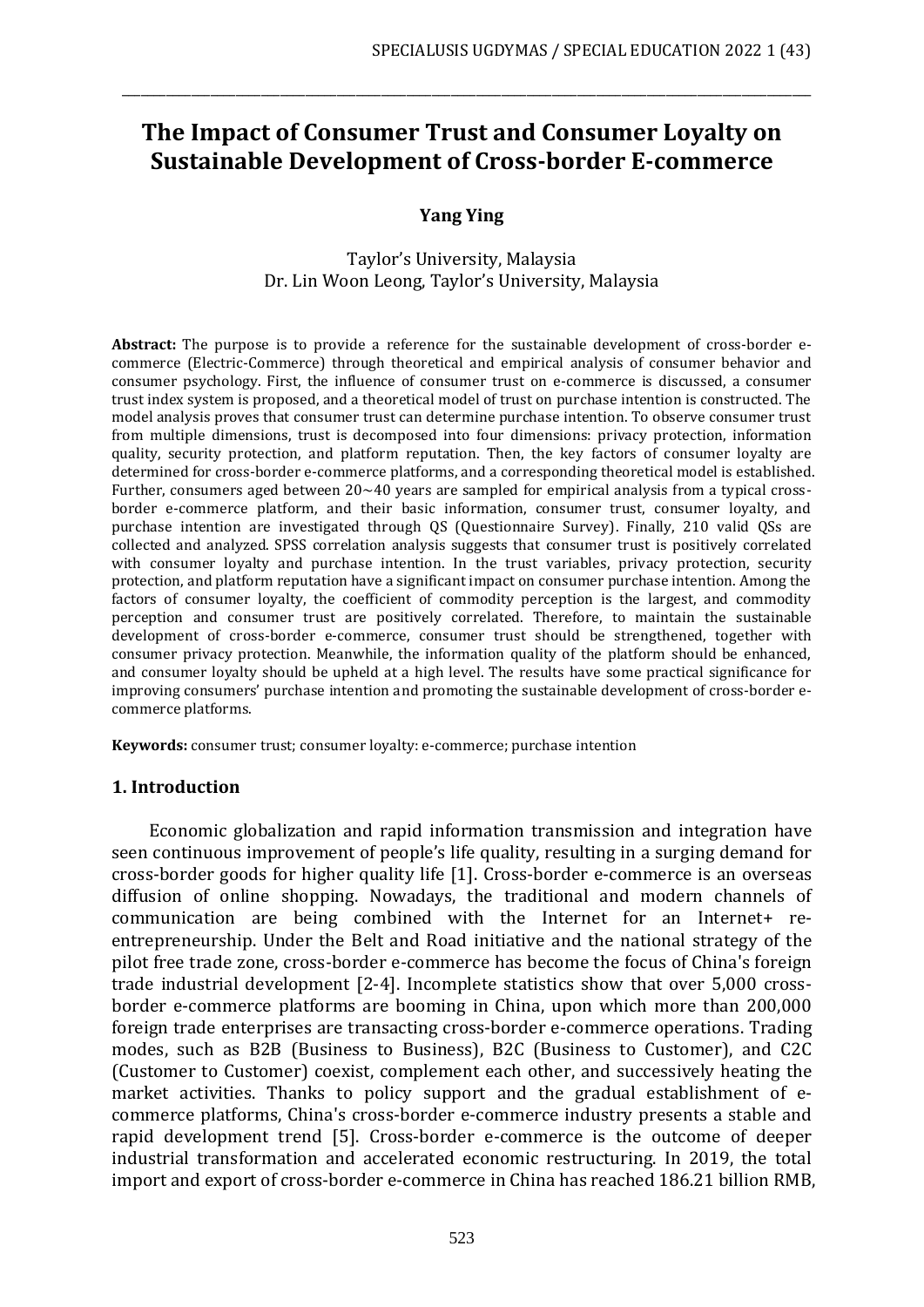the total retail export of cross-border e-commerce has reached 944 billion RMB, and the total import is 91.81 billion RMB [6-8]. In terms of the scale of cross-border ecommerce retail import and export, the eastern coastal areas are in a leading position.

\_\_\_\_\_\_\_\_\_\_\_\_\_\_\_\_\_\_\_\_\_\_\_\_\_\_\_\_\_\_\_\_\_\_\_\_\_\_\_\_\_\_\_\_\_\_\_\_\_\_\_\_\_\_\_\_\_\_\_\_\_\_\_\_\_\_\_\_\_\_\_\_\_\_\_\_\_\_\_\_\_\_\_\_\_\_\_\_\_\_\_\_\_\_\_\_\_\_\_\_\_\_\_\_\_\_\_\_\_

Cross border e-commerce is facing global consumers, while consumer behaviors may vary with age, nationality, region, and country. Foreign consumers' commodity preferences, goods delivery modes, and online payment modes should all be mastered for the healthy and sustainable development of the cross-border e-commerce platform. Meanwhile, the competition among cross-border e-commerce platforms is increasingly fierce, each of them wants to obtain sustained profits under good government policies and a sound social environment [9]. Presently, the market of cross-border e-commerce platforms is not standardized due to a lack of laws, regulations, and international agreements. In recent years, with the constant occurrence of leakage or illegal collection of financial and consumer behavior data, online shopping risks have become the concerns for consumers, negatively impacting consumer trust and thereby, threatening the sound and sustainable development of e-commerce platforms [10,11]. Because of the distance and time disparities, consumer trust will be much reduced without an effective real-time communication mechanism for cross-border e-commerce platforms. Once consumer doubts have been raised, consumer loyalty and trust in the platform may fall irretrievably [12-14]. Therefore, the cross-border e-commerce platform should maintain a long-term competitive advantage through an accurate understanding of consumer demand and scientific consumer loyalty management and attention.

The importance of cross-border e-commerce in the future import and export trade can never be overestimated, and cross-border e-commerce will progress greatly with the popularization of network technology, improvement of logistics efficiency, and perfection of the network payment environment. Moreover, due to the advantages of globalization, networking, convenience, and directness, cross-border e-commerce is expected to become a new growth point of domestic and foreign trade development, thus playing a very important role in smooth trade and financing. Presently, there are few pieces of research on cross-border e-commerce consumer loyalty in academic circles. Therefore, based on the cross-border e-commerce platform and the theory of perceived risk, a structural model is constructed for consumer trust and purchase intention. Afterward, the correlation between consumer trust and consumer loyalty is explored based on a clear explanation of consumer loyalty factors, combined with the QS (Questionnaire Survey) data. Then, some targeted countermeasures and suggestions are put forward to promote the construction and development of cross-border ecommerce platforms. The innovation point is the introduction of the variable: consumer perception, which is new research directions, namely, the influence of consumer trust and consumer loyalty on purchase intention of cross-border e-commerce.

#### **2. Development of consumer-based cross border e-commerce platform**

#### **2.1 Characteristics and development modes innovation of cross border ecommerce platform**

Today, the main targeted consumers of the Chinese cross-border markets are from developed western countries, such as the United States, the United Kingdom, Germany, and France. At the same time, many new markets are emerging, such as Brazil, India,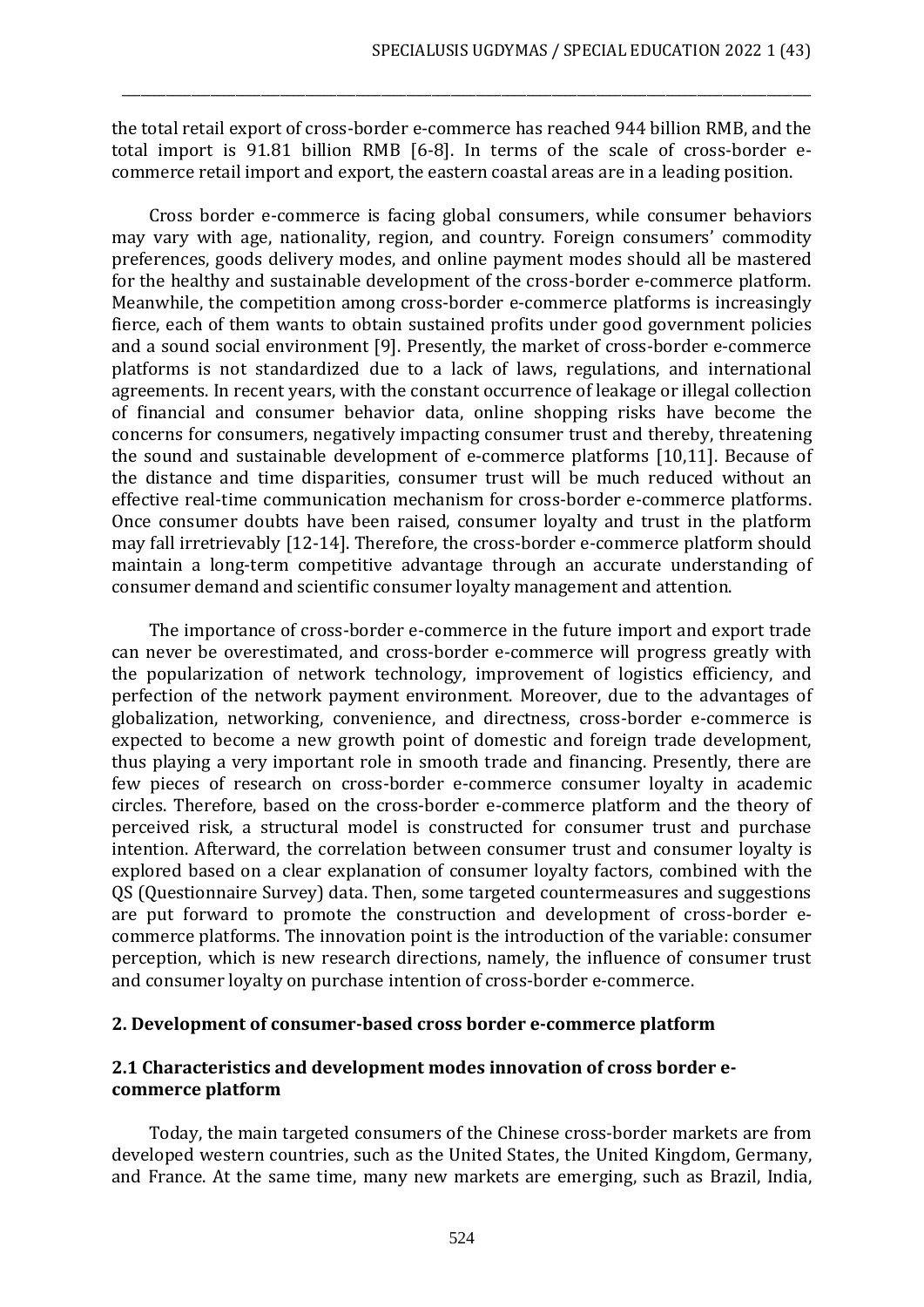Russia, and particularly, the transaction volume of the Middle East, Africa, and Southeast Asia is also growing. The benefits of cross-border e-commerce have been gradually realized by these countries, so many of them have made improvements or adjustments in customs, logistics, and taxes, which in turn promotes the development of e-commerce platforms [15]. The IT (Internet Technology) provides fundamental technical support for every cross-border e-commerce platform, facilitating and maximizing information sharing among different parties (consumers, sellers, manufacturers, and distributors). Thanks to omnipresent IoT, no geographical space can limit sellers to complete cross-border trade liberally, so buyers are also benefiting more than ever. Different from the traditional trade model, the trade structure of crossborder e-commerce is not a linear structure between the two countries in the transaction process, but a multilateral model in many aspects, such as logistics and capital flow [16,17]. Due to the decentralized and global characteristics of cross-border e-commerce, consumer identification and positioning are very difficult. Online consumers are often disguised under a false identity and fake geographical location out of many concerns, such as security, which does not affect the transaction at all. Even if under the current global economic and network environment, consumers are allowed to act anonymously, the convenience of hiding identity has also led to the asymmetry of freedom and responsibility, causing series of unpredictable issues.

\_\_\_\_\_\_\_\_\_\_\_\_\_\_\_\_\_\_\_\_\_\_\_\_\_\_\_\_\_\_\_\_\_\_\_\_\_\_\_\_\_\_\_\_\_\_\_\_\_\_\_\_\_\_\_\_\_\_\_\_\_\_\_\_\_\_\_\_\_\_\_\_\_\_\_\_\_\_\_\_\_\_\_\_\_\_\_\_\_\_\_\_\_\_\_\_\_\_\_\_\_\_\_\_\_\_\_\_\_

The innovation of cross-border e-commerce enterprises is distinct according to the targeted consumer needs and enterprise advantages. Representative innovation modes include overseas direct supply modes, overseas preferred modes, global buyer modes, and online and offline integration modes, as shown in figures 1 (a) $\sim$ (d). The overseas direct supply modes are B2C platform modes, which are based on the aggregation degree of buyers and sellers and directly connect overseas dealers with domestic consumers through the cross-border e-commerce platform [18-20]. The platform formulates rules and consumption processes suitable for cross-border e-commerce import transactions and profits by charging entry fees and transaction commissions. In overseas direct supply modes, suppliers are required of overseas retail qualification, authorization, and local after-sales services. The overseas direct supply mode is an efficient shopping experience for consumers, with high consumer trust, and it can be further optimized through strict brand control and a shorter supply chain. In overseas preferred modes, the platform is directly involved in the organization, logistics, and sales of goods sources. The platform will purchase goods on a large scale and store them as bonded stock, which can provide a better user experience. The global buyer mode is a typical C2C platform mode. The platform does not charge the buyer's entry fee while gains profits by providing transshipment logistics services and platform value-added services [21,22]. Online and offline integration modes are innovative O2O modes, which display imported goods offline, and then completes online transactions through code scanning.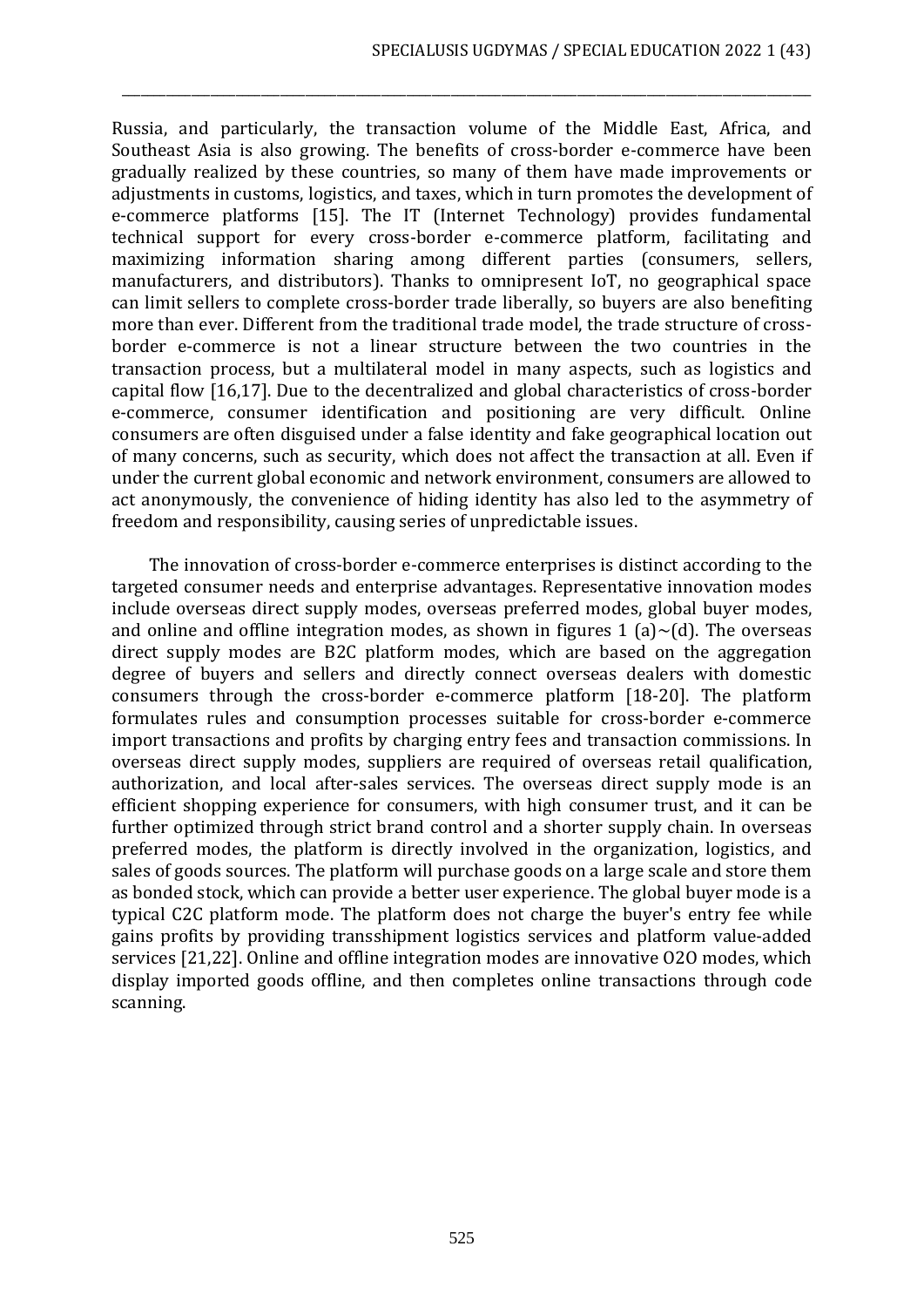

\_\_\_\_\_\_\_\_\_\_\_\_\_\_\_\_\_\_\_\_\_\_\_\_\_\_\_\_\_\_\_\_\_\_\_\_\_\_\_\_\_\_\_\_\_\_\_\_\_\_\_\_\_\_\_\_\_\_\_\_\_\_\_\_\_\_\_\_\_\_\_\_\_\_\_\_\_\_\_\_\_\_\_\_\_\_\_\_\_\_\_\_\_\_\_\_\_\_\_\_\_\_\_\_\_\_\_\_\_

Figure 1: Innovative modes of cross border e-commerce development

Nowadays, B2C cross-border e-commerce platforms are most common. Here, the main factors of B2C cross-border e-commerce platforms are chosen as payment, logistics, and after-sales. Generally, the withdrawal fee of the third-party payment platform is higher, increasing the transaction cost and posing potential risks, such as capital security and payment. Cross border retail is mostly distributed in small packages, which are scattered, and the international trade process is complex, so the current logistics and customs clearance mode cannot adapt well, resulting in a low logistics efficiency. Therefore, the B2C cross-border e-commerce platform focuses on building warehouses and collecting goods overseas as much as possible, and shorten the distribution cycle.

## **2.2 Consumer trust and perception**

The research on trust has been first conducted in sociology, and then definitions of trust in different fields, such as management, marketing, and psychology have come along. Here, in the e-commerce field, consumer trust is defined as consumers' trust in the e-commerce platform, and specifically, consumers are willing to buy goods through the platform even if they are aware of the potential risks involved in consumer behaviors. Compared with the consumer trust in the traditional trading environment, consumer trust in cross-border e-commerce is different in risk type, trust object, trading mode, and location. In the online transaction scenario, the trustor is usually the consumer browsing the goods, while the trustee is the seller in the e-commerce platform or the platform itself. Meanwhile, due to the anonymity of e-commerce, consumer behaviors may not be accurately predicted in the Internet environment. Yet,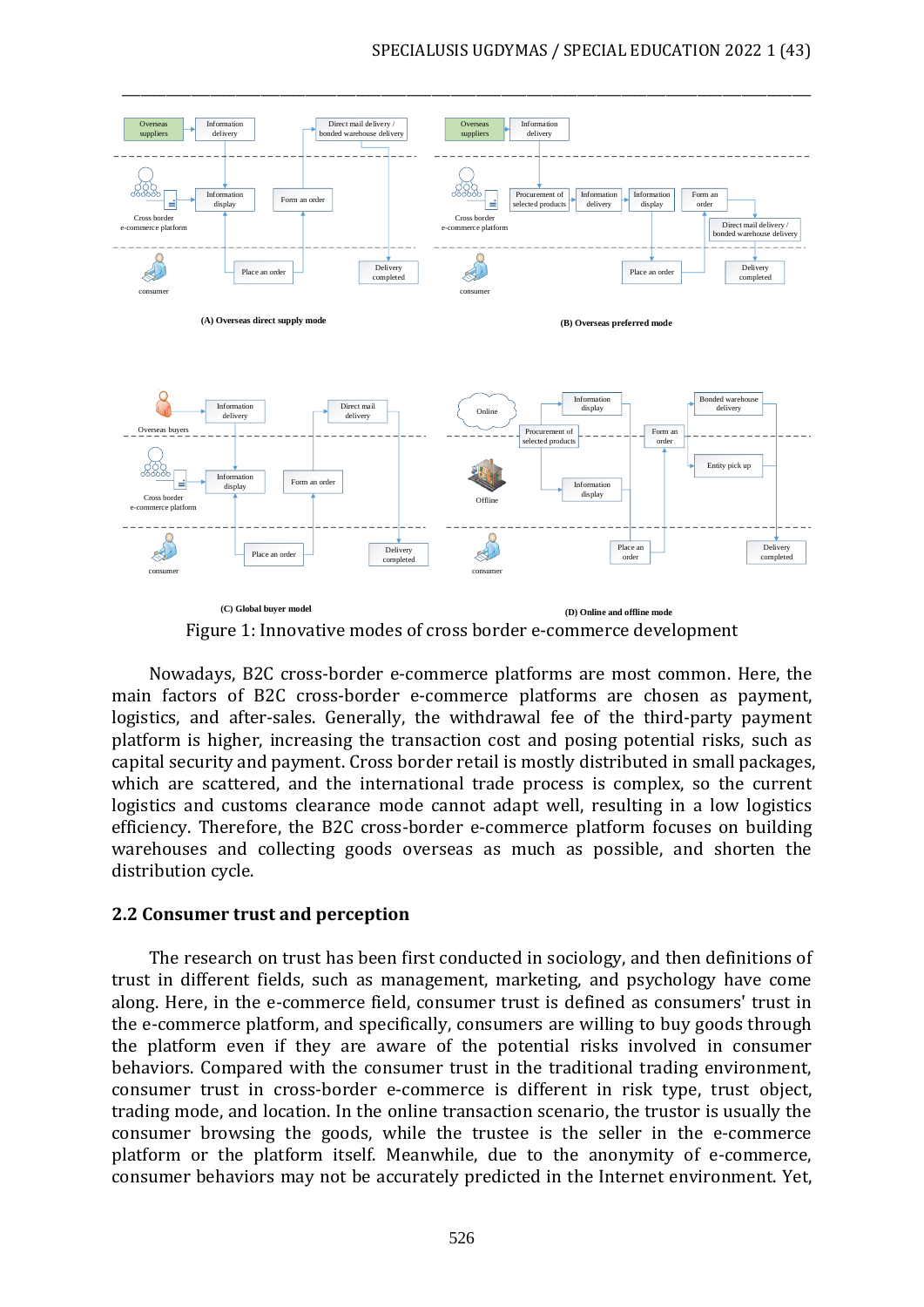consumer behaviors besides purchase, such as browsing may be recorded without consent, violating consumer privacy [23]. The more consumer trust a seller gains, the more money consumers are willing to spend on each order. Consumer trust is essential for e-commerce platform survival and can bring huge returns, becoming one of the core competitiveness of e-commerce enterprises [24]. In terms of e-commerce platform indexes, trust improvement is the core to enhancing e-commerce website conversion rate.

\_\_\_\_\_\_\_\_\_\_\_\_\_\_\_\_\_\_\_\_\_\_\_\_\_\_\_\_\_\_\_\_\_\_\_\_\_\_\_\_\_\_\_\_\_\_\_\_\_\_\_\_\_\_\_\_\_\_\_\_\_\_\_\_\_\_\_\_\_\_\_\_\_\_\_\_\_\_\_\_\_\_\_\_\_\_\_\_\_\_\_\_\_\_\_\_\_\_\_\_\_\_\_\_\_\_\_\_\_

Trust links between consumer and online platforms and enterprises are often hard to establish: online products are all displayed in the form of texts and messages, while the real objects cannot be felt or touched [25]. Once purchased, products cannot be checked immediately and need delivery and logistics. The consumer trust of ecommerce platforms can be improved from the following three aspects: (1) to promote purchase behavior upon the first experience, many measures can be taken, including a commitment to the information security and reliability, and fund security, commodity security, and return and exchange services should be guaranteed. (2) To improve the initial trust of the e-commerce platform, brand advertising can be chosen to create an ecommerce brand. (3) The threshold of first purchase trust can be reduced to attract new users to purchase for the first time through special preferential activities. (4) The overall consumer trust should be improved for the shopping process, such as browsing, ordering, payment, logistics, and after-sales. Consumer choice tendency determines which e-commerce platform consumers will choose [26-28]. The subjective cognition and objective understanding of the e-commerce platform determine the consumer choice tendency. Usually, the more powerful the comprehensive strength of the platform is, the more likely consumers will choose the platform.

Consumer satisfaction is not determined by the product experience but by the differentiated experience between their expectation and perceived product experience. From the consumers' point of view, product quality is the main concern in online shopping, as well as various risks, such as pre-sales, in-sale, after-sales risks, and privacy security risks. The perceived value of online shopping consumers involves the overall perception of the above problems. Perceived risk is a psychological concept. Consumer behavior in shopping activities is unpredictable, so behavioral risks are commonly found. For example, when choosing a product, consumers often don't have a clear understanding of the product's actual applicability, which can be considered as a risk. Moreover, consumer purchase is a process of risk reduction and avoidance. The purchase decision is the direct performance of product identification and acceptance. On the contrary, if consumers postpone or cancel the purchase decision, the perceived risks are magnified.

The perceived risks can be divided into six aspects: wealth, society, body, psychology, function, and time. Wealth risk refers to the possible economic loss caused by pricing or product quality; social risk is an assumption that consumers are alienated by others because of their wrong purchase behavior; physical risk means the risk that the product may physically harm consumers and participants; psychological risk refers to the risk of emotional frustration caused by consumers' wrong decisions, such as selfblame and depression; function risk is a risk due to product failure and performance failure, and time risk refers to the risk of time cost on product repairment or replacement. In terms of perceived risk on specific products or services, consumers perceive different risks for various products or services. In online services, from the perspective of consumers, cross-border e-commerce platforms should actively analyze their advantages and disadvantages. In the aspects of secure payment, financial security,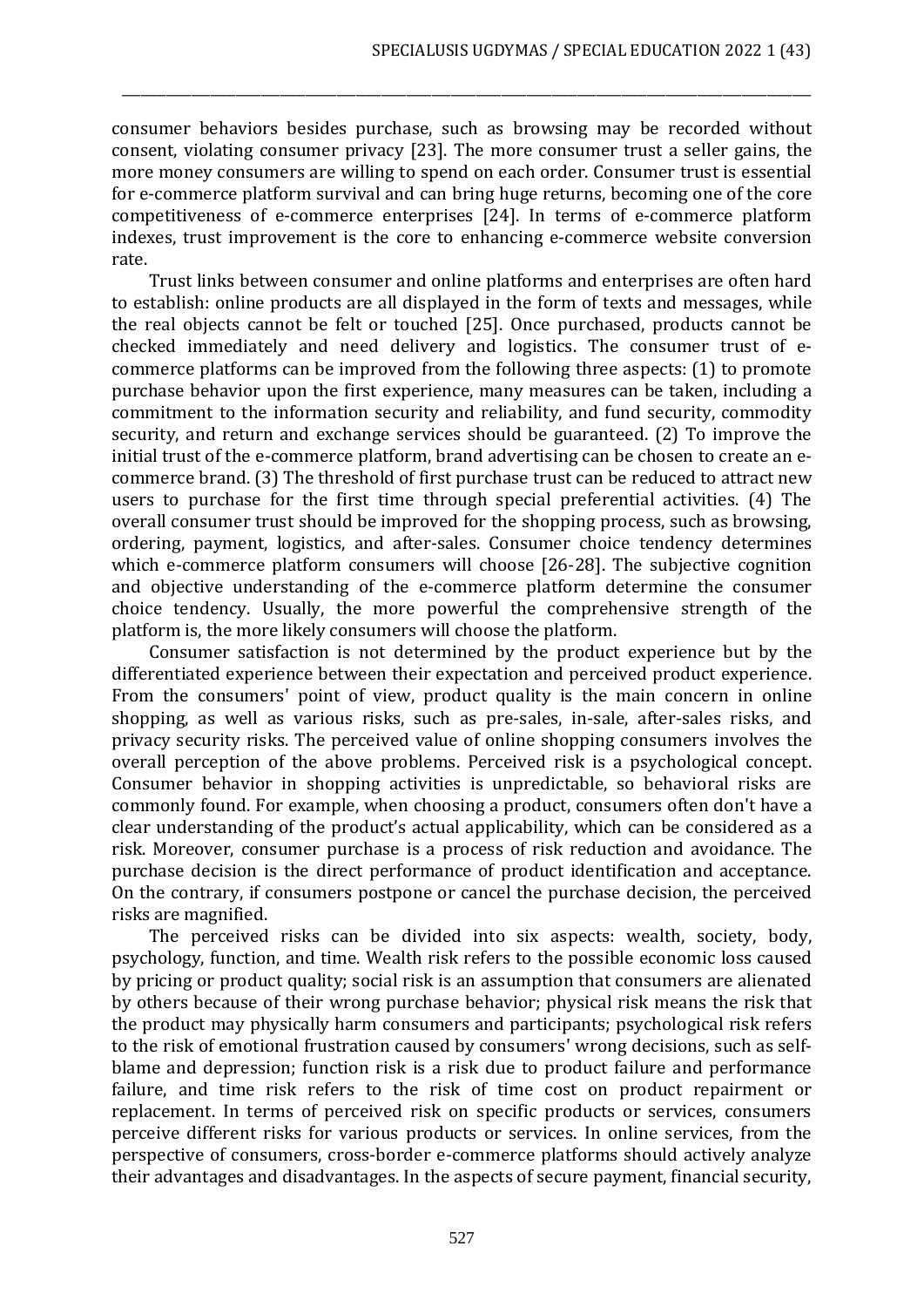website reputation, and consumer experience, more targeted operation strategies should be designed to reduce the perceived risk of consumers and improve their purchase intention.

\_\_\_\_\_\_\_\_\_\_\_\_\_\_\_\_\_\_\_\_\_\_\_\_\_\_\_\_\_\_\_\_\_\_\_\_\_\_\_\_\_\_\_\_\_\_\_\_\_\_\_\_\_\_\_\_\_\_\_\_\_\_\_\_\_\_\_\_\_\_\_\_\_\_\_\_\_\_\_\_\_\_\_\_\_\_\_\_\_\_\_\_\_\_\_\_\_\_\_\_\_\_\_\_\_\_\_\_\_

### **2.3 Consumer loyalty and factor analysis**

Consumer loyalty is the trust and emotional dependence of consumers on enterprises, brands, or services. The ultimate goal of consumer service is to create consumer loyalty. The more experiences a consumer gets from a specific product or service, the more likely he will feedback product perception. At the same time, the stronger the consumer satisfaction is, the higher the consumer loyalty to the enterprise is. Consumer loyalty is mainly manifested through the following aspects: (1) When making purchase decisions, consumers show multiple biased purchase behaviors. (2) Consumers are willing to recommend the products to others. (3) Consumers can resist the temptation of the same type of competitive enterprises [29,30]. In particular, the consumer's reaction to the trial products or promotional products can not be classified as loyalty. Besides, some products or services may have a high market share due to price advantage or fewer competitors, which also can not be regarded as consumer loyalty. Once the price advantage is lost or a better competitor appears, the original market share will drop sharply. Usually, a small increase in consumer loyalty brings a substantial increase in corporate profits. Therefore, the establishment of consumer loyalty is the most effective way to achieve sustained growth of profits.

Consumer loyalty is usually affected by five factors: service quality, service experience, relationship interaction, concept identity, and value-added feeling. The service quality perceived by consumers is the real value of products and services obtained by consumers, including product quality, service level, and delivery ability [31]. In addition to product quality, service quality is manifested through service level and delivery ability, which are the practical actions of the enterprises. Service experience is the psychological feeling and satisfaction of consumers in the process of accepting products and services. With the advancement of information technology, consumer contact points have been diversified, thus increasing the influence of service experience on consumer loyalty. Relationship interaction is a two-way communication process between enterprises and consumers, which includes service communication and relationship maintenance actions initiated by enterprises, as well as service communication requests initiated by consumers [32,33]. Concept identity is reflected in the consumer's product design and production concept, as well as in the enterprise's brand concept and service concept. To sum up, to maintain consumer loyalty, a genuine long-term value-added feeling should be brought to consumers, which is the decisive factor for enterprises to realize long-term pricing optimization.

#### **3. Theoretical model and research hypothesis**

#### **3.1 Model construction**

Here, consumer loyalty factors in cross-border e-commerce are summarized into two aspects, namely, indirect perception of goods and direct perception of goods. The indirect perception of goods includes logistics and platform technology factors, while the direct perception of goods includes goods and business services. Specifically, the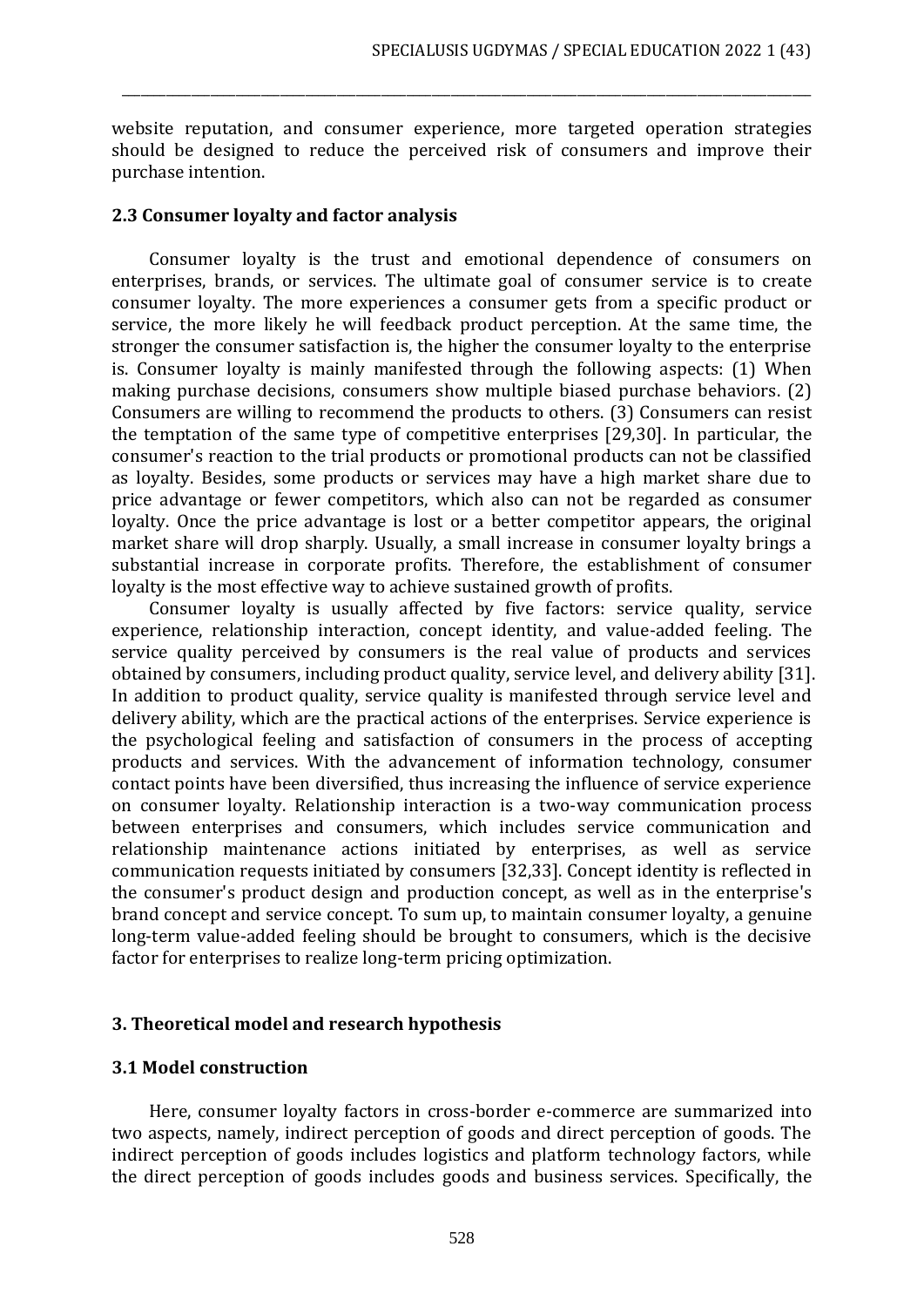factors of indirect perception of goods are analyzed. Finally, a theoretical model is constructed for product perception to consumer loyalty, as shown in figure 2.

\_\_\_\_\_\_\_\_\_\_\_\_\_\_\_\_\_\_\_\_\_\_\_\_\_\_\_\_\_\_\_\_\_\_\_\_\_\_\_\_\_\_\_\_\_\_\_\_\_\_\_\_\_\_\_\_\_\_\_\_\_\_\_\_\_\_\_\_\_\_\_\_\_\_\_\_\_\_\_\_\_\_\_\_\_\_\_\_\_\_\_\_\_\_\_\_\_\_\_\_\_\_\_\_\_\_\_\_\_

Up to now, there is still no universal agreement on the relationship between consumer trust and perceived risk. Most commonly, the impact of only one of the two factors (consumer trust and perceived risk) on purchase intention is considered, and the impact of coexistence on purchase intention is not considered in the single impact model. Therefore, the mediating relationship model is chosen here to analyze the mediating role of perceived risk in the impact of consumer trust on purchase intention. First, relevant research on consumer trust factors are reviewed, four variables are selected for consumer trust factors: privacy protection, security protection, information quality, and platform reputation, and a purchase intention model based on the consumer trust factors are constructed for cross-border e-commerce platform, as shown in figure 3.



Figure 2: A theoretical model of indirect perception of goods to consumer loyalty based on consumer trust



Figure 3: Theoretical model of consumer trust to consumer loyalty

# **3.2 Research hypothesis**

Feelings and perceptions are the primary stages of cognition activities, and feelings are people's reflections of the attributes of things. Consumer satisfaction is a positive emotion. Generally, the higher the consumer satisfaction, the less likely they will switch to the other shopping platforms, and the greater the possibility of repeated selection of the same platform, meaning higher the consumer loyalty. Product is the critical factor affecting consumer perception of online shopping. Consumers often assess risks through product quality and platform security before placing an order and make final decisions. The perceived platform security directly affects consumers' platform choice: the higher the technical guarantee on security is, the stronger consumer's perceived security is, the greater the possibility of consumer purchase behavior, and the higher the consumer loyalty to the platform. Moreover, logistics also plays an important role in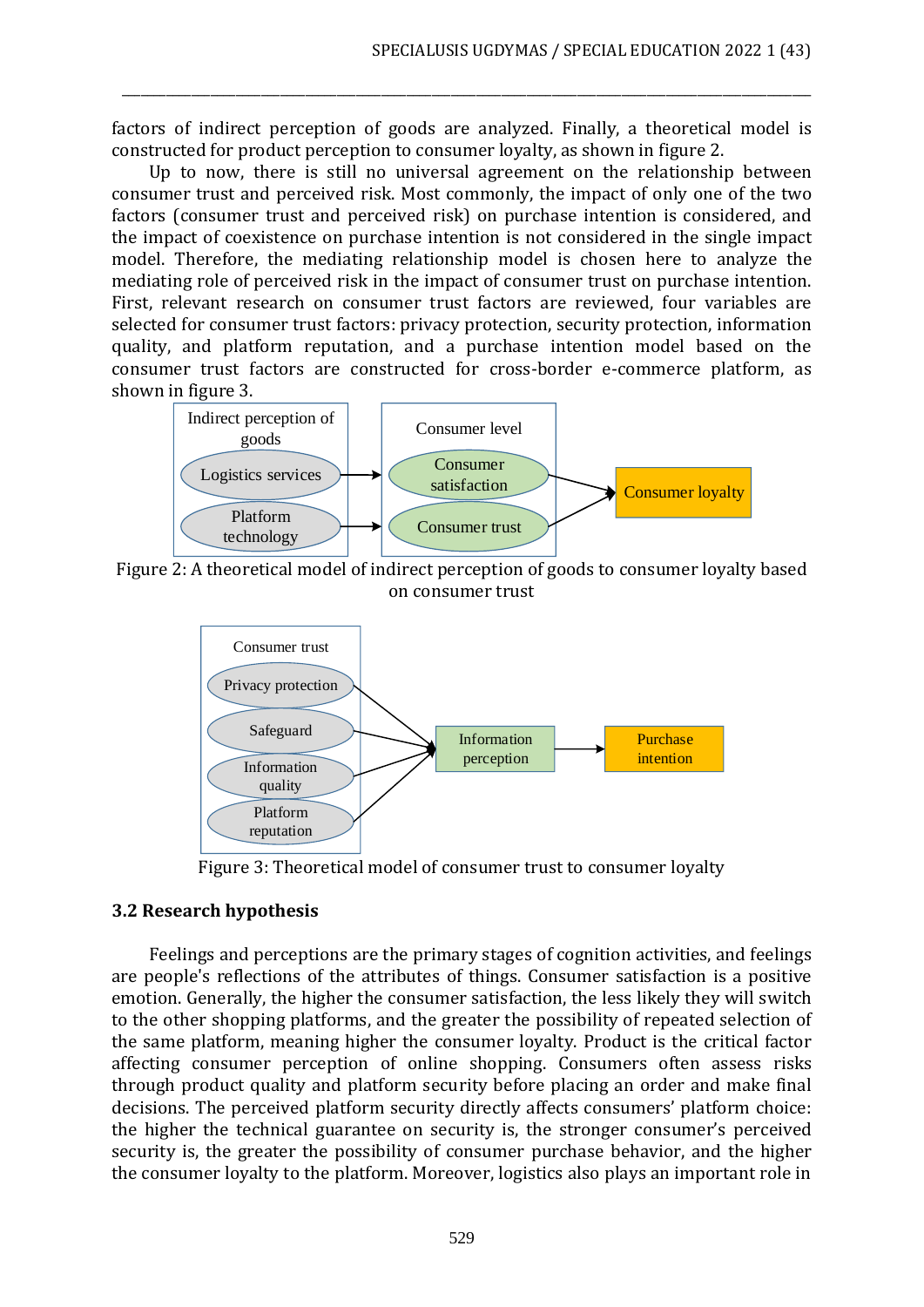ensuring consumer loyalty. After the online transaction is completed, the product enters the logistics link, in which many cross-border e-commerce platforms rely on third-party logistics companies and often ignore the delivery and logistics services. In actual situations, consumer complaints on logistics services constantly occur, including slow logistics speed, untimely information updates, and product damage during transportation. Under untimely product delivery caused by the default of third-party logistics companies, consumers are most likely to blame and give up the e-commerce platform. To sum up, the impact of consumer loyalty factors is analyzed from the perspective of indirect perception of goods, and the following hypotheses are proposed.

\_\_\_\_\_\_\_\_\_\_\_\_\_\_\_\_\_\_\_\_\_\_\_\_\_\_\_\_\_\_\_\_\_\_\_\_\_\_\_\_\_\_\_\_\_\_\_\_\_\_\_\_\_\_\_\_\_\_\_\_\_\_\_\_\_\_\_\_\_\_\_\_\_\_\_\_\_\_\_\_\_\_\_\_\_\_\_\_\_\_\_\_\_\_\_\_\_\_\_\_\_\_\_\_\_\_\_\_\_

H1: The indirect perception of goods has a positive impact on consumer loyalty in cross-border e-commerce platforms.

Trust is the primary factor determining the social and economic behavior of individuals. Under a complicated Internet environment, the interaction between people and things and between people and people arouse various psychological reactions, among which trust is extracted as a simplified and complex mechanism. The crossborder e-commerce platform is featured as a virtual environment. Consumers, suppliers, and platform operations are mostly strangers to one another in online shopping. Meanwhile, compared with traditional physical stores, during online shopping (especially, cross-border shopping) payment and receipt do not occur concurrently, giving rise to consumers' concerns about potential online risks. Thus, the establishment of the trust relationship between consumers and platforms should be emphasized in cross-border e-commerce platforms, thereby enhancing consumer loyalty. In crossborder e-commerce platforms, goods and products and not directed available for consumers' sense, so consumer purchase intention depends on the consumer trust on the platform. Consumers with a comfortable shopping experience, such as the well value-price match, high information reliability, and better privacy protection, often show high purchase intention and are most likely to place an order. In conclusion, the following assumptions are proposed:

H2:Consumer trust has a positive impact on consumer loyalty in the cross-border e-commerce platform.

H3:The consumer trust has a positive impact on purchase intention in cross-border e-commerce platforms.

## **4. Empirical analysis**

## **4.1 Research subject and QS**

Most of the cross-border buyers are between 23-45 years old and often possess a high position, education, and salary, who are the middle class of a country or region, are not too sensitive to the price but are very concerned about the shopping experience and product quality. Thus, their cross-border online consumption can mostly attribute to product upgrades, and they are more inclined to buy goods with reasonable prices, excellent quality, and practical functions. Based on the above analysis, an empirical analysis is conducted on the cross-border e-commerce platform. A QS is designed and distributed to consumers aged 20-40 who have used the cross-border e-commerce platform at least once a year. A total of 283 QSs are distributed through the Internet platform. Afterward, 260 valid QSs are collected, with an effective rate of 91.9%. SPSS21.0 software is used for data statistics and correlation analysis.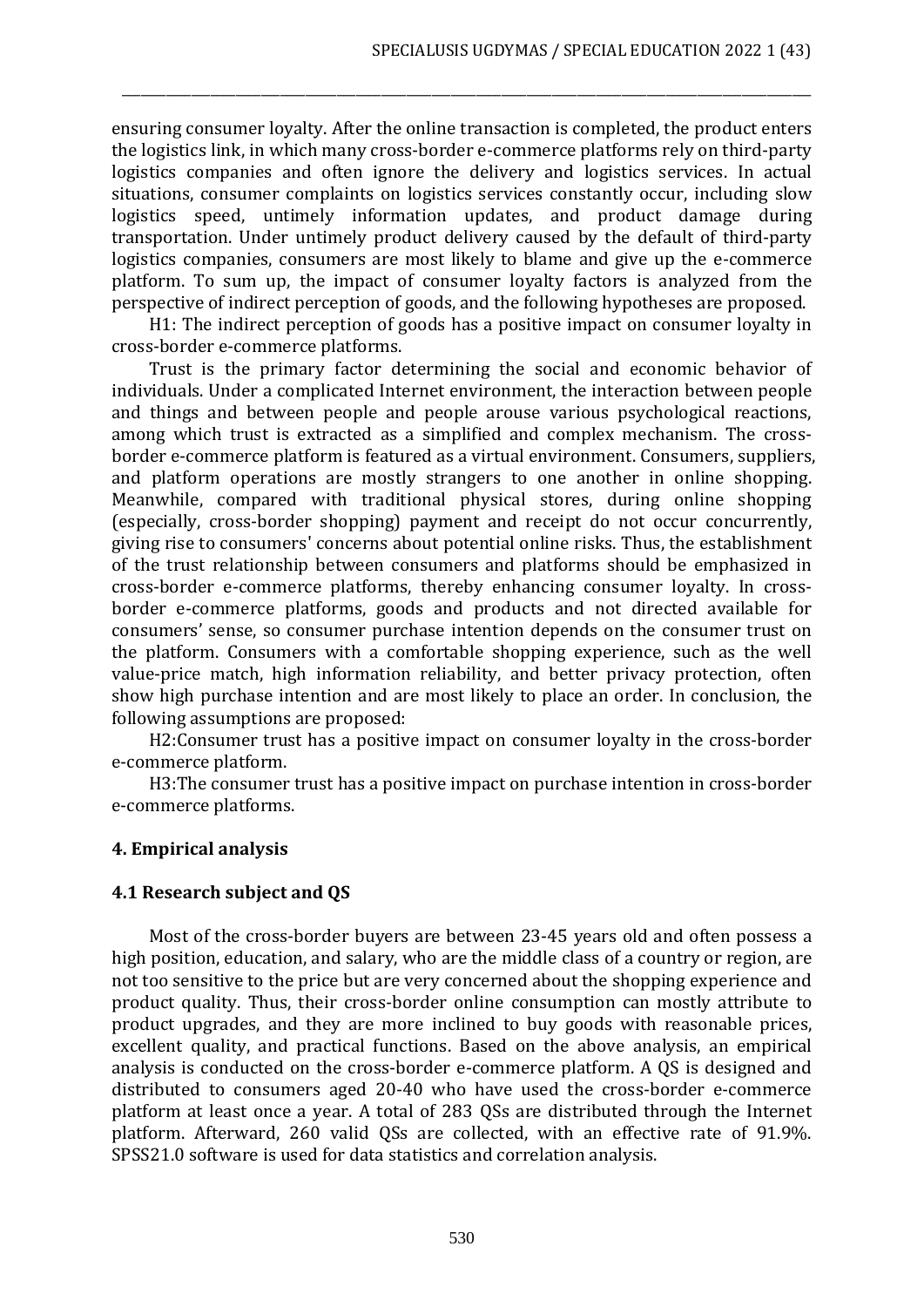The measurement dimensions of the QS include four aspects: user basic information, consumer trust, consumer loyalty, and purchase intention. Consumer trust is analyzed from 4 dimensions, 8 items in total, and consumer loyalty is surveyed with 5 items, as shown in table 1. The Likert 7-grade scale is adopted here, and 1-point to 7 points represents a different degree of agreement, from very disagree to very agree, respectively. The reliability and validity analysis of the QS suggests that the Cronbach  $\alpha$ coefficient of the scale is greater than 0.7, and the KMO value is greater than 0.8, proving that the scale can be used for factor analysis.

\_\_\_\_\_\_\_\_\_\_\_\_\_\_\_\_\_\_\_\_\_\_\_\_\_\_\_\_\_\_\_\_\_\_\_\_\_\_\_\_\_\_\_\_\_\_\_\_\_\_\_\_\_\_\_\_\_\_\_\_\_\_\_\_\_\_\_\_\_\_\_\_\_\_\_\_\_\_\_\_\_\_\_\_\_\_\_\_\_\_\_\_\_\_\_\_\_\_\_\_\_\_\_\_\_\_\_\_\_

| Variables           | Dimensions       | Questions                            | Cronbach | <b>KMO</b> |
|---------------------|------------------|--------------------------------------|----------|------------|
|                     |                  |                                      | α        |            |
| Consumer            | Security         | Do you think the platform can        | 0.872    | 0.880      |
| protection<br>trust |                  | ensure safe transactions?            |          |            |
|                     |                  | Do you think the transaction system  |          |            |
|                     |                  | of the platform is safe?             |          |            |
|                     | Privacy          | Do you think your basic information  |          |            |
|                     | protection       | will be used by the platform         |          |            |
|                     |                  | without your permission?             |          |            |
|                     |                  | Do you think hackers will steal your |          |            |
|                     |                  | basic information from the           |          |            |
|                     |                  | platform?                            |          |            |
|                     | Information      | Do you think the platform has        |          |            |
|                     | quality          | provided the correct information     |          |            |
|                     |                  | about the goods you need?            |          |            |
|                     |                  | Do you think the information         |          |            |
|                     |                  | quality of the platform is generally |          |            |
|                     |                  | high?                                |          |            |
|                     | Platform         | Do you think the popularity of the   |          |            |
|                     | reputation       | platform is very high?               |          |            |
|                     |                  | Do you think the platform has a      |          |            |
|                     |                  | good reputation?                     |          |            |
|                     | Consumer loyalty | Do you think you prefer the          | 0.886    | 0.853      |
|                     |                  | platform when you need to buy        |          |            |
|                     |                  | goods cross-border goods?            |          |            |
|                     |                  | Do you think you are willing to pay  |          |            |
|                     |                  | a higher price on the platform?      |          |            |
|                     |                  | Do you think you will stick to the   |          |            |
|                     |                  | platform even if it has some minor   |          |            |
|                     |                  | issues?                              |          |            |
|                     |                  | Do you think you often buy services  |          |            |
|                     |                  | on the platform?                     |          |            |
|                     |                  | Do you think you would like to       |          |            |
|                     |                  | recommend the platform to your       |          |            |
|                     |                  | friends and relatives?               |          |            |

Table 1: QS items on consumer trust and consumer loyalty

To clarify the impact of consumer indirect perception of goods on consumer loyalty, the indirect perception of goods is evaluated from two dimensions. The consumer purchase intention is evaluated from two aspects, as shown in table 2. The reliability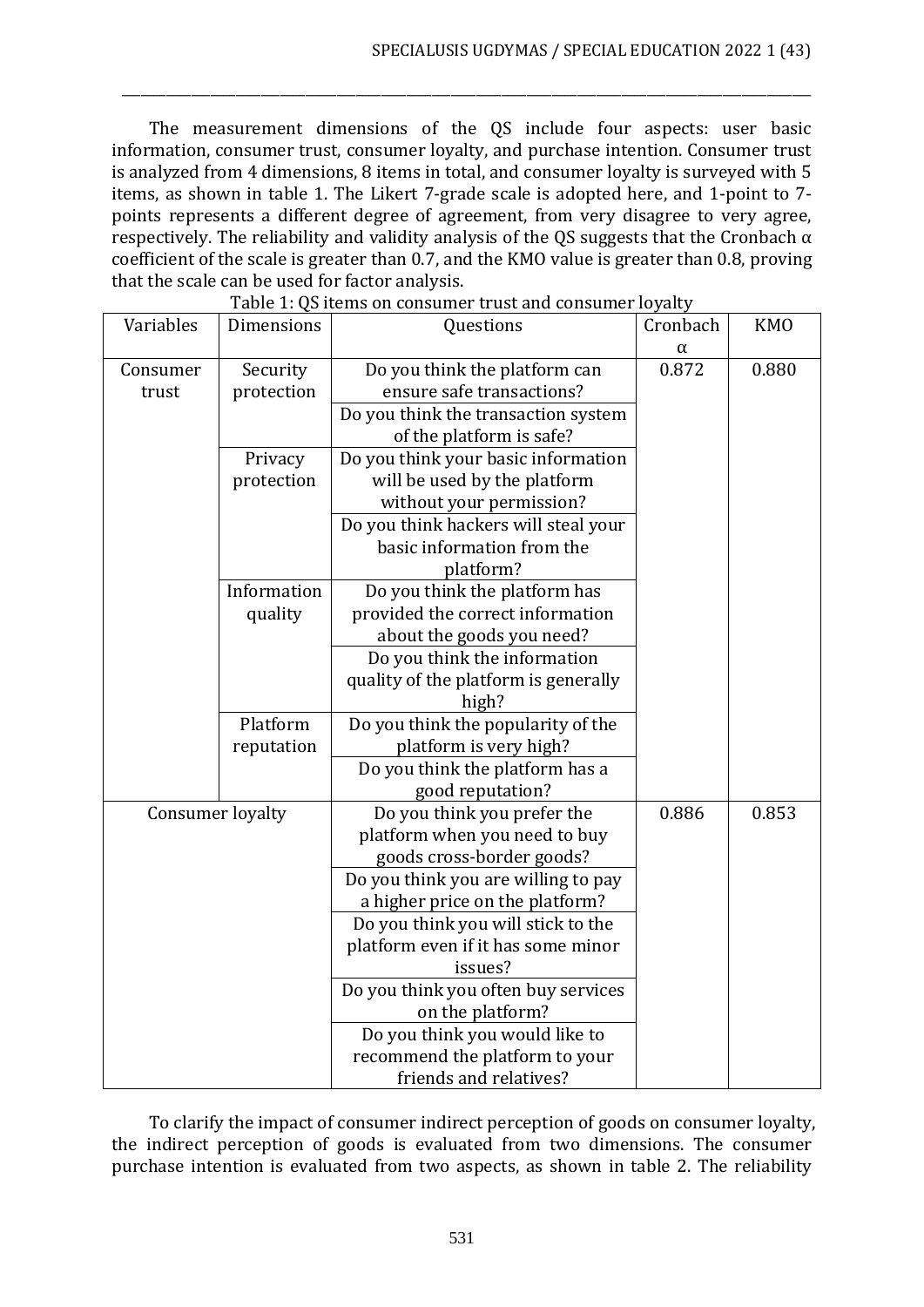and validity of the scale meet the requirements of factor analysis, so the scale can be used for subsequent hypothesis testing.

\_\_\_\_\_\_\_\_\_\_\_\_\_\_\_\_\_\_\_\_\_\_\_\_\_\_\_\_\_\_\_\_\_\_\_\_\_\_\_\_\_\_\_\_\_\_\_\_\_\_\_\_\_\_\_\_\_\_\_\_\_\_\_\_\_\_\_\_\_\_\_\_\_\_\_\_\_\_\_\_\_\_\_\_\_\_\_\_\_\_\_\_\_\_\_\_\_\_\_\_\_\_\_\_\_\_\_\_\_

| Variables     | Dimensions         | Questions                 | Cronbach $\alpha$ | KM <sub>O</sub> |
|---------------|--------------------|---------------------------|-------------------|-----------------|
| Consumer      | Platform           | Do you think the user-    | 0.783             | 0.833           |
| indirect      | technology         | friendly interface of     |                   |                 |
| perception of |                    | the platform facilitates  |                   |                 |
| goods         |                    | your goods selection?     |                   |                 |
|               |                    | Do you think the          |                   |                 |
|               |                    | platform has sufficient   |                   |                 |
|               |                    | security features?        |                   |                 |
|               | Logistics          | Do you think the          |                   |                 |
|               | services           | packaging of the goods    |                   |                 |
|               |                    | is reasonable, and        |                   |                 |
|               |                    | logistics distribution is |                   |                 |
|               |                    | timely?                   |                   |                 |
|               |                    | Do you think the          |                   |                 |
|               |                    | logistics distribution is |                   |                 |
|               |                    | consistent with the       |                   |                 |
|               |                    | expected time?            |                   |                 |
|               | Purchase intention | Do you think you will     | 0.822             | 0.818           |
|               |                    | rechoose the platform     |                   |                 |
|               |                    | next time you buy         |                   |                 |
|               |                    | similar imported          |                   |                 |
|               |                    | products?                 |                   |                 |
|               |                    | Do you think you will     |                   |                 |
|               |                    | rechoose the platform     |                   |                 |
|               |                    | when you need other       |                   |                 |
|               |                    | products?                 |                   |                 |

Table 2: QS items on consumer indirect perception of goods and purchase intention

## **4.2 QS descriptive statistics**

The QS illustrates that there are 172 females (66.2%) and 88 males (33.8%) in 260 subjects. Thus, the majority of cross-border shoppers are females. From the perspective of monthly income, the group with a monthly income of 3,001-5,000 RMB accounts for the most, 33.8%; and people with a monthly income of 1,001-3,000 RMB accounts for the second most, 26.9%. In terms of the frequency of cross-border e-shopping, the number of consumers with 3 to 5 times cross-border e-shopping per year is the largest, accounting for 53.8%. In terms of the cross-border e-shopping experience, 44.2% of the shoppers have 3-5 years of shopping experience. Product types statistics of crossborder e-shopping reveal that cosmetics and clothing are most welcomed, accounting for about 40% of all product types. The specific QS results are illustrated in figure 4.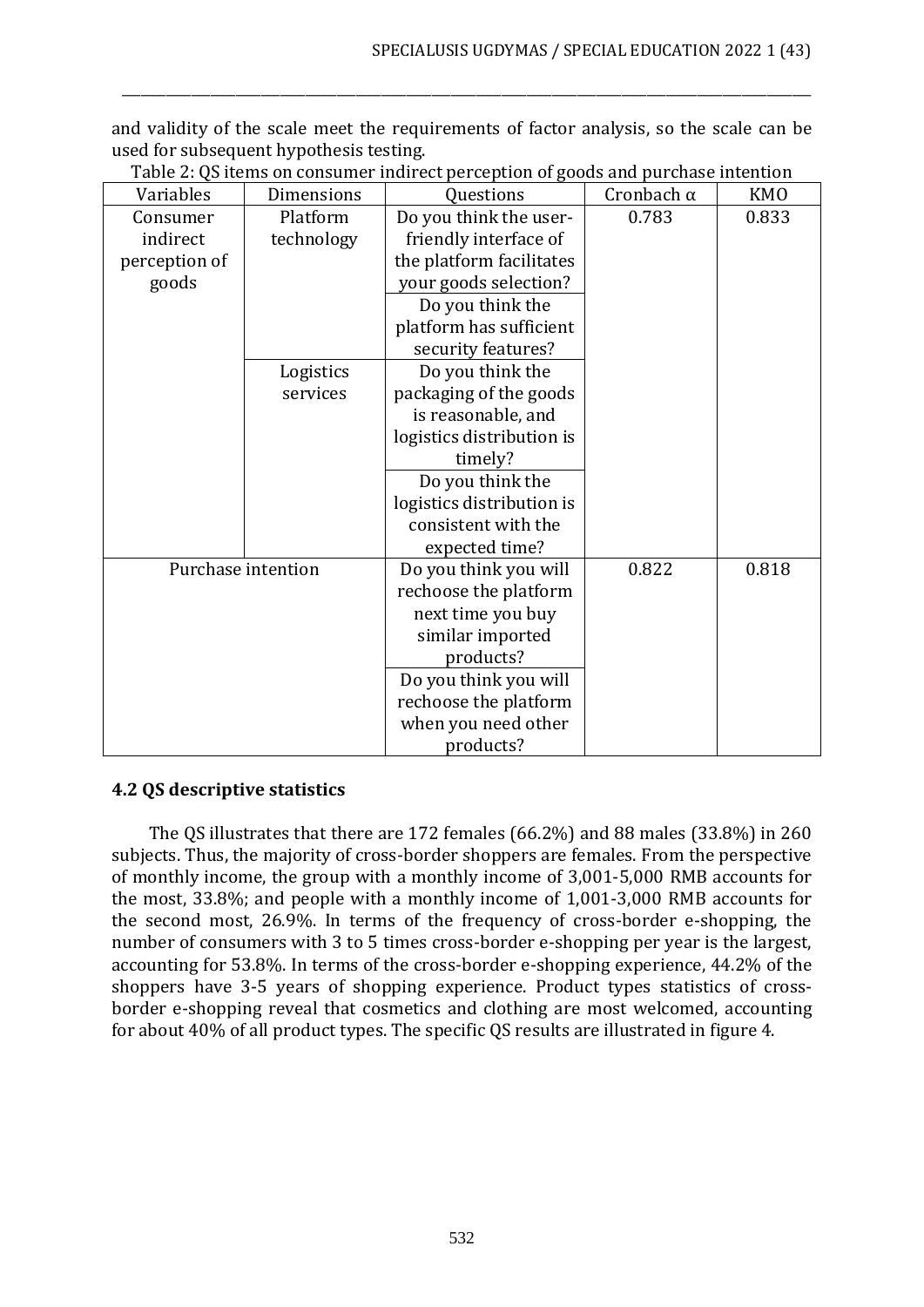

Figure 4: Statistics of subjects' basic information

## **4.3 Correlation analysis**

Further, a correlation analysis is conducted to understand the correlation between indirect perception of goods and consumer loyalty, between the indirect perception of goods and purchase intention, and between consumer loyalty and purchase intention,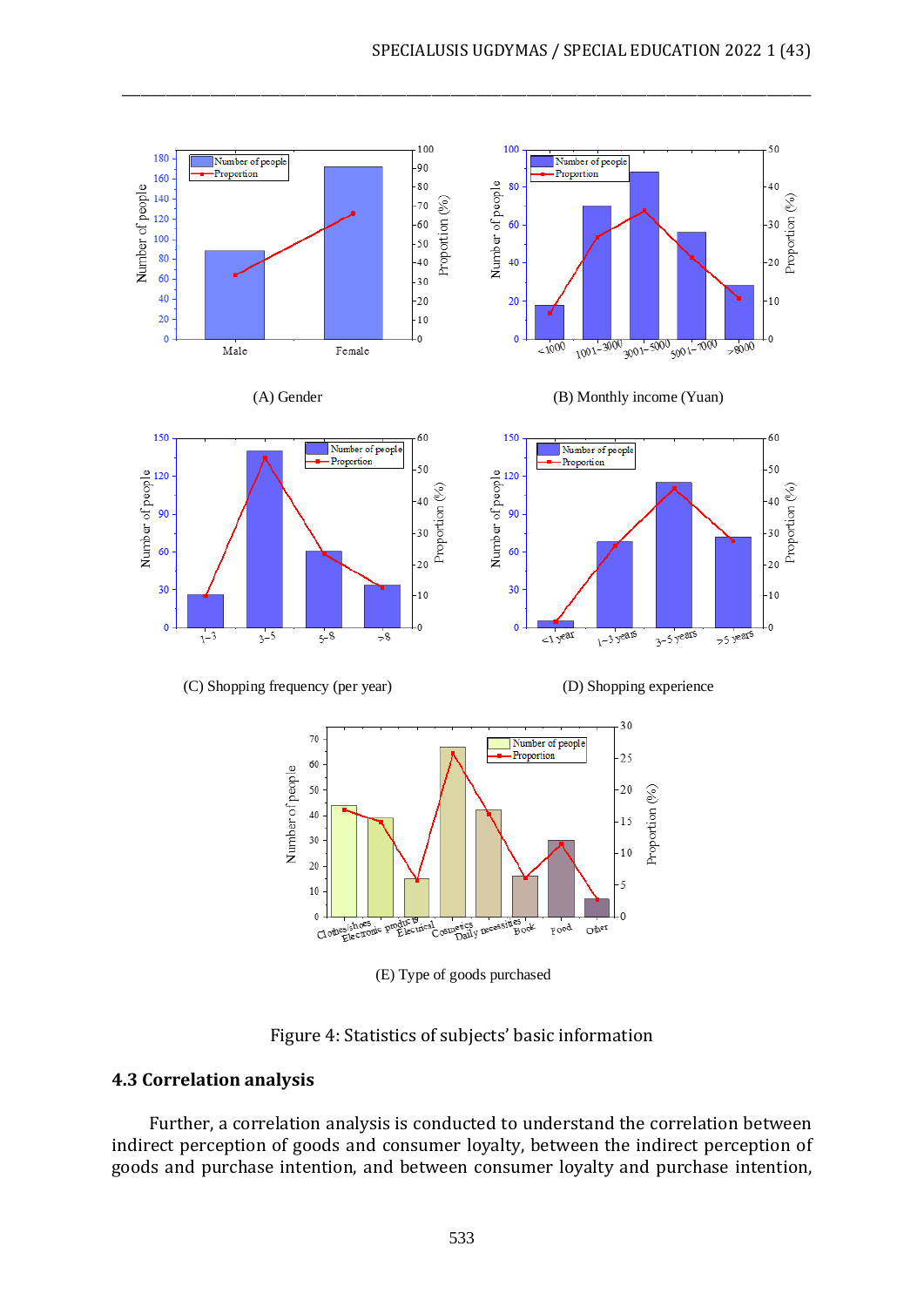as shown in table 3. Thus, there is a significant positive correlation between indirect perception of goods and consumer loyalty (unilateral, r=.521, and P<0.01); there is a significantly positive correlation between consumer loyalty and purchase intention (bilateral, r=.565, and P<0.01); and there is a significantly positive correlation between indirect perception of goods and purchase intention (unilateral, r=.475, P<0.01). These provide preliminary evidence to test hypotheses H1 and H3. Hong and cha mentioned in their research that, under the mediating effect of perceived risk on purchase intention, to reduce perceived risk, e-commerce platforms should first improve consumer trust and then improve consumer purchase intention [34]. This is consistent with the results of the correlation analysis.

\_\_\_\_\_\_\_\_\_\_\_\_\_\_\_\_\_\_\_\_\_\_\_\_\_\_\_\_\_\_\_\_\_\_\_\_\_\_\_\_\_\_\_\_\_\_\_\_\_\_\_\_\_\_\_\_\_\_\_\_\_\_\_\_\_\_\_\_\_\_\_\_\_\_\_\_\_\_\_\_\_\_\_\_\_\_\_\_\_\_\_\_\_\_\_\_\_\_\_\_\_\_\_\_\_\_\_\_\_

|            | Correlation analysis | Indirect   | Consumer | Purchase  |  |
|------------|----------------------|------------|----------|-----------|--|
|            |                      | perception | loyalty  | intention |  |
| Indirect   | Pearson              |            |          |           |  |
| perception | correlation          |            |          |           |  |
|            | Significant          |            |          |           |  |
|            | (Bilateral)          |            |          |           |  |
| Consumer   | Pearson              | .521       | 1        |           |  |
| loyalty    | correlation          |            |          |           |  |
|            | Significant          | .000       |          |           |  |
|            | (Bilateral)          |            |          |           |  |
| Purchase   | Pearson              | .475       | .565     | 1         |  |
| intention  | correlation          |            |          |           |  |
|            | Significant          | .000       | .000     |           |  |
|            | Bilateral)           |            |          |           |  |

Table 3: The correlation analysis of indirect perception, consumer loyalty, and purchase intention of goods

Table 4 shows the analysis results of the correlation among the dimensions of consumer trust, purchase intention, and consumer loyalty. Thus, all dimensions of consumer trust have positive effects on consumer loyalty and purchase intention. Among them, perceived information quality and platform reputation have a stronger positive effect on consumer loyalty and purchase intention, proving the hypotheses H2 and H3.

Table 4: The correlation analysis between the dimensions of consumer trust and

purchase intention

| Correlation analysis |           | Security | Privacy  | Informati  | Platform | Consum  | Purcha  |
|----------------------|-----------|----------|----------|------------|----------|---------|---------|
|                      |           | protecti | protecti | on quality | reputati | er      | se      |
|                      |           | on       | on       |            | on       | loyalty | intenti |
|                      |           |          |          |            |          |         | on      |
| Security             | Pearson   |          |          |            |          |         |         |
| protectio            | correlati |          |          |            |          |         |         |
| n                    | on        |          |          |            |          |         |         |
|                      | Significa |          |          |            |          |         |         |
|                      | nt        |          |          |            |          |         |         |
|                      | Bilateral |          |          |            |          |         |         |
|                      |           |          |          |            |          |         |         |
| Privacy              | Pearson   | .665     | 1        |            |          |         |         |
| protectio            | correlati |          |          |            |          |         |         |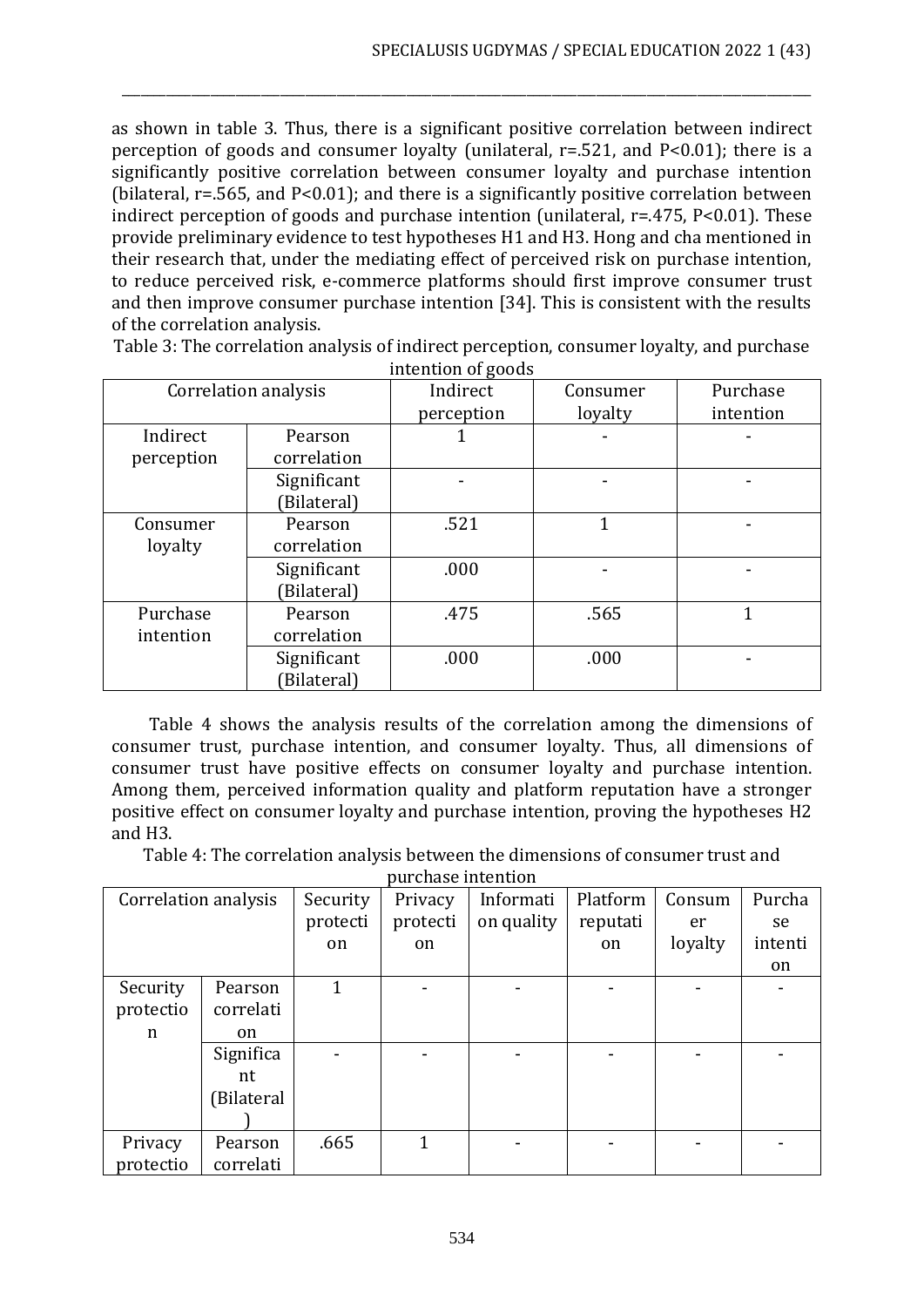| $\mathbf n$ | on         |      |      |              |              |              |              |
|-------------|------------|------|------|--------------|--------------|--------------|--------------|
|             | Significa  | .000 |      |              |              |              |              |
|             | nt         |      |      |              |              |              |              |
|             | (Bilateral |      |      |              |              |              |              |
|             |            |      |      |              |              |              |              |
| Informati   | Pearson    | .572 | .687 | $\mathbf{1}$ |              |              |              |
| on quality  | correlati  |      |      |              |              |              |              |
|             | on         |      |      |              |              |              |              |
|             | Significa  | .000 | .000 |              |              |              |              |
|             | nt         |      |      |              |              |              |              |
|             | (Bilateral |      |      |              |              |              |              |
|             |            |      |      |              |              |              |              |
| Paltform    | Pearson    | .618 | .674 | .681         | $\mathbf{1}$ |              |              |
| reputatio   | correalti  |      |      |              |              |              |              |
| $\mathbf n$ | on         |      |      |              |              |              |              |
|             | Significa  | .000 | .000 | .000         |              |              |              |
|             | nt         |      |      |              |              |              |              |
|             | (Bilateral |      |      |              |              |              |              |
|             |            |      |      |              |              |              |              |
| Consumer    | Pearson    | .422 | .208 | .646         | .682         | $\mathbf{1}$ |              |
| loyalty     | correlati  |      |      |              |              |              |              |
|             | on         |      |      |              |              |              |              |
|             | Significa  | .000 | .000 | .000         | .000         | .000         |              |
|             | nt         |      |      |              |              |              |              |
|             | (Bilateral |      |      |              |              |              |              |
|             |            |      |      |              |              |              |              |
| Purchase    | Pearson    | .213 | .172 | .802         | .717         | .565         | $\mathbf{1}$ |
| intention   | correlati  |      |      |              |              |              |              |
|             | on         |      |      |              |              |              |              |
|             | Significa  | .000 | .000 | .000         | .000         | .000         |              |
|             | nt         |      |      |              |              |              |              |
|             | (Bilateral |      |      |              |              |              |              |
|             |            |      |      |              |              |              |              |

\_\_\_\_\_\_\_\_\_\_\_\_\_\_\_\_\_\_\_\_\_\_\_\_\_\_\_\_\_\_\_\_\_\_\_\_\_\_\_\_\_\_\_\_\_\_\_\_\_\_\_\_\_\_\_\_\_\_\_\_\_\_\_\_\_\_\_\_\_\_\_\_\_\_\_\_\_\_\_\_\_\_\_\_\_\_\_\_\_\_\_\_\_\_\_\_\_\_\_\_\_\_\_\_\_\_\_\_\_

## **5. Conclusion**

The rapid development of cross-border e-commerce platforms in recent years has brought a rich shopping experience to consumers all over the world. Based on the crossborder e-commerce shopping mode, the factors of development of cross-border ecommerce platforms are analyzed from the perspective of consumer perception. Here, the theoretical model is constructed through consumer trust factors and consumer loyalty, and research hypotheses are put forward. In terms of variable measurement, here, consumer trust is comprehensively evaluated from four dimensions: security protection, privacy protection, information quality, and platform reputation. The QS analysis reveals that, in cross-border e-commerce platforms, indirect perception of goods has a positive impact on consumer loyalty, and consumer trust has a positive impact on consumer loyalty and purchase intention.

The results of the empirical analysis indicate that consumer support is essential for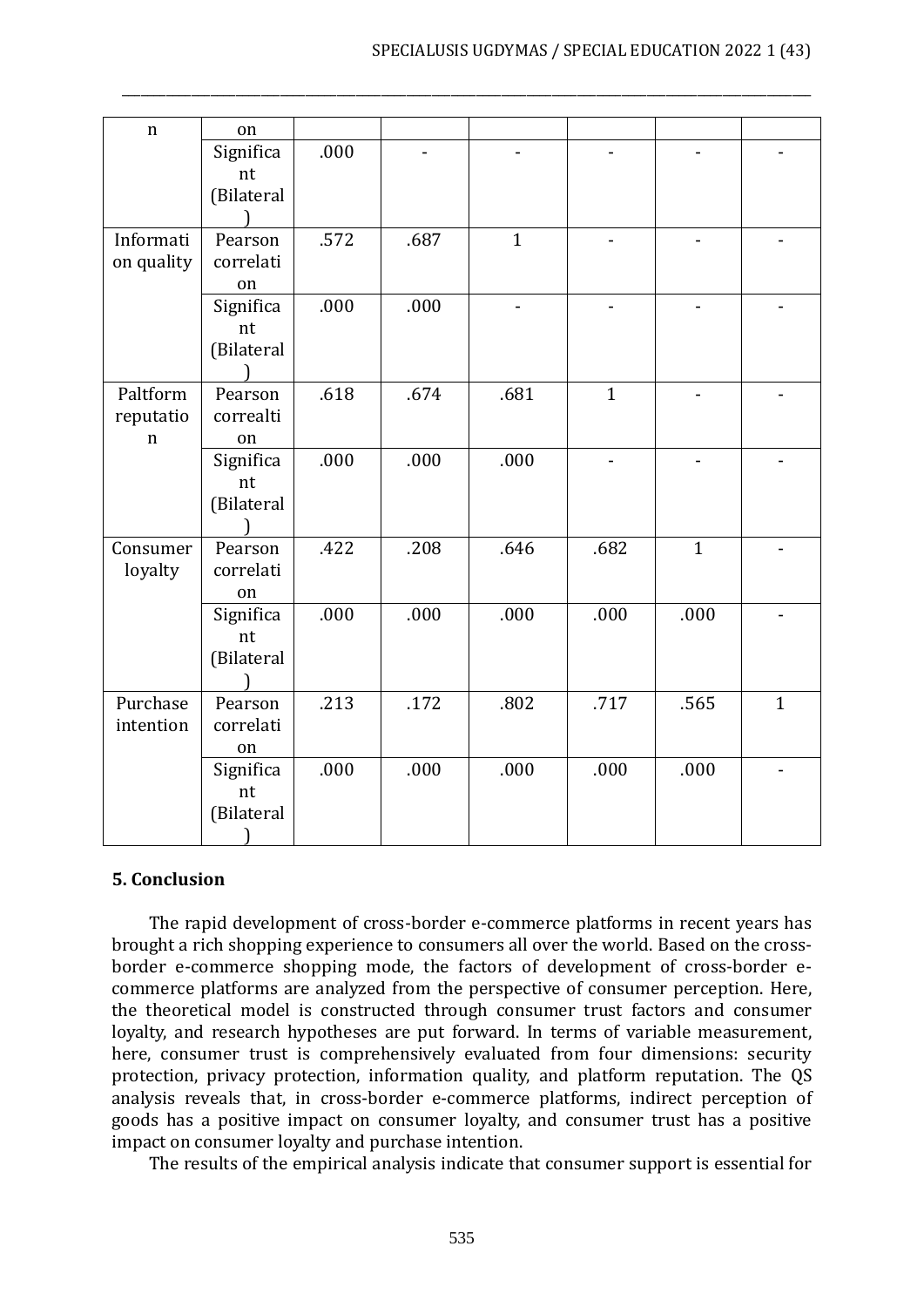the healthy and sustainable development of the e-commerce platform. To win consumer trust and consumer loyalty to the e-commerce platform, purchase intention must be improved. To sum up, firstly, cross-border e-commerce platform should focus on the performance of suppliers and ensure product quality; secondly, the supply chain should be optimized to ensure the quality of logistics service; thirdly, in terms of platform security, the protection of consumers privacy and payment security should be further emphasized, such as the combination of blockchain technology with payment. Meanwhile, a unique membership mechanism can be implemented to meet the needs of various consumers and raise consumer loyalty to the cross-border e-commerce platforms. Here, the development factors of cross-border e-commerce platforms are discussed from the perspective of consumers, which is of great reference value for improving the market competitiveness of the platform. However, among multiple modes of cross-border e-commerce, the mainstream B2C modes are analyzed here, and in the next research, more cross-border e-commerce modes, such as C2C and special sale fair can be further discussed.

\_\_\_\_\_\_\_\_\_\_\_\_\_\_\_\_\_\_\_\_\_\_\_\_\_\_\_\_\_\_\_\_\_\_\_\_\_\_\_\_\_\_\_\_\_\_\_\_\_\_\_\_\_\_\_\_\_\_\_\_\_\_\_\_\_\_\_\_\_\_\_\_\_\_\_\_\_\_\_\_\_\_\_\_\_\_\_\_\_\_\_\_\_\_\_\_\_\_\_\_\_\_\_\_\_\_\_\_\_

# **References**

- 1. Gomez-Herrera E, Martens B, Turlea G. The drivers and impediments for crossborder e-commerce in the EU. Information Economics and Policy, 2014, 28, pp. 83- 96.
- 2. Valarezo Á, Pérez-Amaral T, Garín-Muñoz T, et al. Drivers and barriers to crossborder e-commerce: Evidence from Spanish individual behavior. Telecommunications Policy, 2018, 42(6), pp. 464-473.
- 3. Zhu W, Mou J, Benyoucef M. Exploring purchase intention in cross-border Ecommerce: A three-stage model. Journal of Retailing and Consumer Services, 2019, 51, pp. 320-330.
- 4. Li G, Li N. Customs classification for cross-border e-commerce based on text-image adaptive convolutional neural network. Electronic Commerce Research, 2019, 19(4), pp. 779-800.
- 5. Wang Y, Lee S H. The effect of cross-border e-commerce on China's international trade: An empirical study based on transaction cost analysis. Sustainability, 2017, 9(11), pp. 2028.
- 6. Ai W, Yang J, Wang L. Revelation of cross-border logistics performance for the manufacturing industry development. International Journal of Mobile Communications, 2016, 14(6), pp. 593-609.
- 7. Fan Q. An exploratory study of cross-border e-commerce (CBEC) in China: opportunities and challenges for small to medium-size enterprises (SMEs). International Journal of E-Entrepreneurship and Innovation (IJEEI), 2019, 9(1), pp. 23-29.
- 8. He Y, Wang J. A Panel Analysis on the Cross Border E-commerce Trade: Evidence from ASEAN Countries. The Journal of Asian Finance, Economics, and Business, 2019, 6(2), pp. 95-104.
- 9. Wang Y, Jia F, Schoenherr T, et al. Cross-border e-commerce firms as supply chain integrators: The management of three flows. Industrial Marketing Management, 2020, 89: 72-88.
- 10. Qi X, Chan J H, Hu J, et al. Motivations for selecting cross-border e-commerce as a foreign market entry mode. Industrial Marketing Management, 2020, 89, pp. 50-60.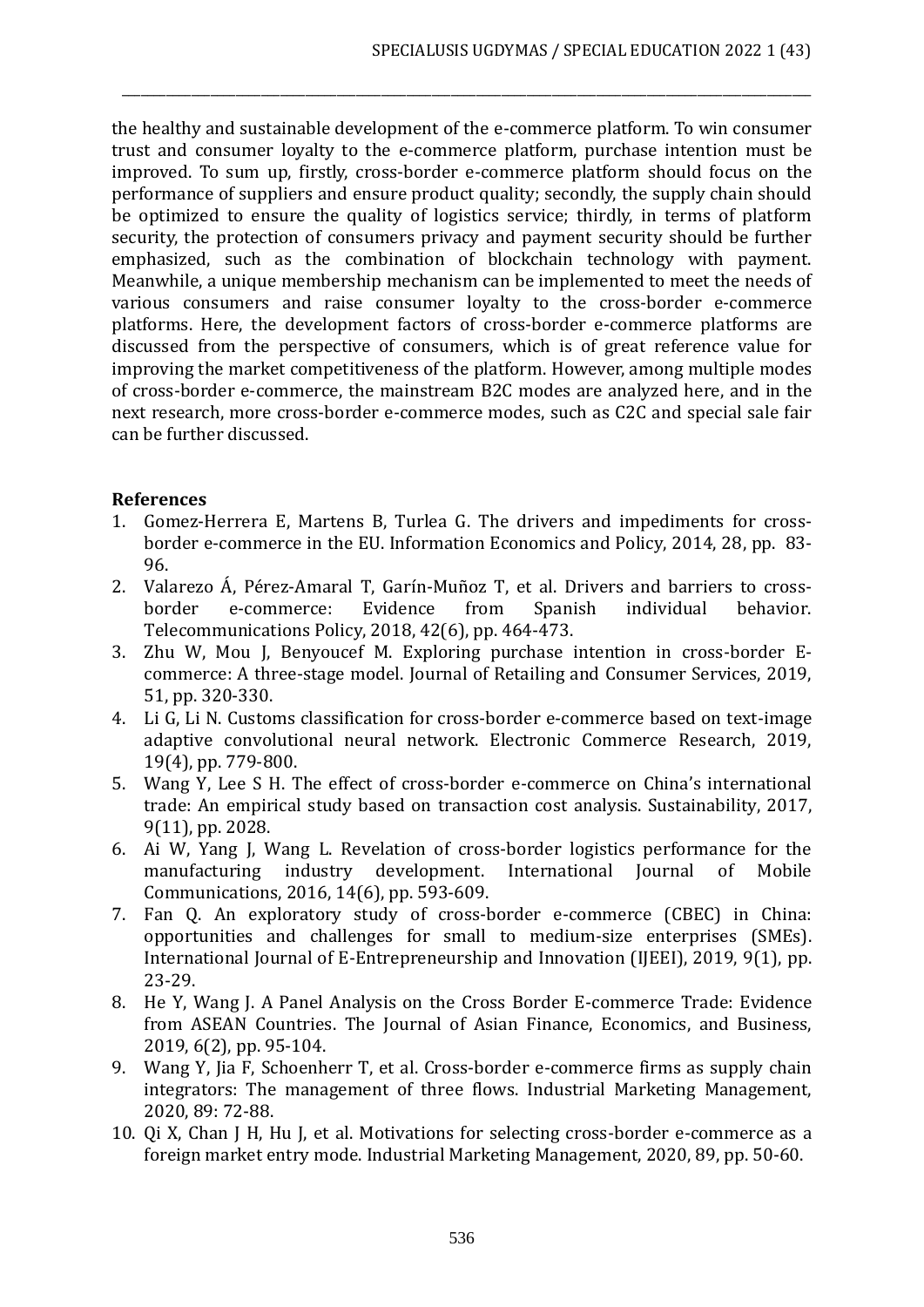11. Valarezo Á, Pérez-Amaral T, Garín-Muñoz T, et al. Drivers and barriers to crossborder e-commerce: Evidence from Spanish individual behavior. Telecommunications Policy, 2018, 42(6), pp. 464-473.

\_\_\_\_\_\_\_\_\_\_\_\_\_\_\_\_\_\_\_\_\_\_\_\_\_\_\_\_\_\_\_\_\_\_\_\_\_\_\_\_\_\_\_\_\_\_\_\_\_\_\_\_\_\_\_\_\_\_\_\_\_\_\_\_\_\_\_\_\_\_\_\_\_\_\_\_\_\_\_\_\_\_\_\_\_\_\_\_\_\_\_\_\_\_\_\_\_\_\_\_\_\_\_\_\_\_\_\_\_

- 12. Xiao L, Guo F, Yu F, et al. The effects of online shopping context cues on consumers' purchase intention for cross-border E-Commerce sustainability. Sustainability, 2019, 11(10), pp. 2777.
- 13. Strzelecki A. Key Features of e-tailer shops in adaptation to cross-border ecommerce in the EU. Sustainability, 2019, 11(6), pp. 1589.
- 14. Chen N, Yang Y. The impact of customer experience on consumer purchase intention in cross-border E-commerce——Taking network structural embeddedness as mediator variable. Journal of Retailing and Consumer Services, 2021, 59, pp. 102344.
- 15. Ren S, Choi T M, Lee K M, et al. Intelligent service capacity allocation for crossborder-E-commerce related third-party-forwarding logistics operations: A deep learning approach. Transportation Research Part E: Logistics and Transportation Review, 2020, 134, pp. 101834.
- 16. Mou J, Ren G, Qin C, et al. Understanding the topics of export cross-border ecommerce consumers feedback: an LDA approach. Electronic Commerce Research, 2019, 19(4), pp. 749-777.
- 17. Fang Y. Current situation, obstacles, and solutions to China's cross-border ecommerce. Open Journal of Social Sciences, 2017, 5(10), pp. 343-351.
- 18. Giuffrida M, Mangiaracina R, Perego A, et al. Cross-border B2C e-commerce to China: an evaluation of different logistics solutions under uncertainty. International Journal of Physical Distribution & Logistics Management, 2020, 50(3), pp. 355-378.
- 19. Miao Y, Du R, Li J, et al. A two-sided matching model in the context of B2B export cross-border e-commerce. Electronic Commerce Research, 2019, 19(4), pp. 841- 861.
- 20. Zhang X X, Cao G H. Analysis on competition strategy of B2C import cross-border Ecommerce seller: As an example of www Tmall hk. Journal of Chongqing University (Social Sciences Edition, 2018, 1(1), pp. 46-57.
- 21. Hsiao Y H, Chen M C, Liao W C. Logistics service design for cross-border Ecommerce using Kansei engineering with text-mining-based online content analysis. Telematics and Informatics, 2017, 34(4), pp. 284-302.
- 22. Lin A J, Li E Y, Lee S Y. Dysfunctional customer behavior in cross-border ecommerce: A justice-affect-behavior model. Journal of Electronic Commerce Research, 2018, 19(1), pp. 36-54.
- 23. Smith R, Shao J. Privacy and e-commerce: a consumer-centric perspective. Electronic Commerce Research, 2007, 7(2), pp. 89-116.
- 24. Greiner M E, Wang H. Building consumer-to-consumer trust in e-finance marketplaces: An empirical analysis. International Journal of Electronic Commerce, 2010, 15(2), pp. 105-136.
- 25. Abyad A. Importance of Consumer Trust in e-commerce. Middle East Journal of Business, 2017, 55(4182), pp. 1-5.
- 26. McKnight D H, Choudhury V, Kacmar C. Developing and validating trust measures for e-commerce: An integrative typology. Information systems research, 2002, 13(3), pp. 334-359.
- 27. Hawlitschek F, Stofberg N, Teubner T, et al. How corporate share washing practices undermine consumer trust. Sustainability, 2018, 10(8), pp. 2638.